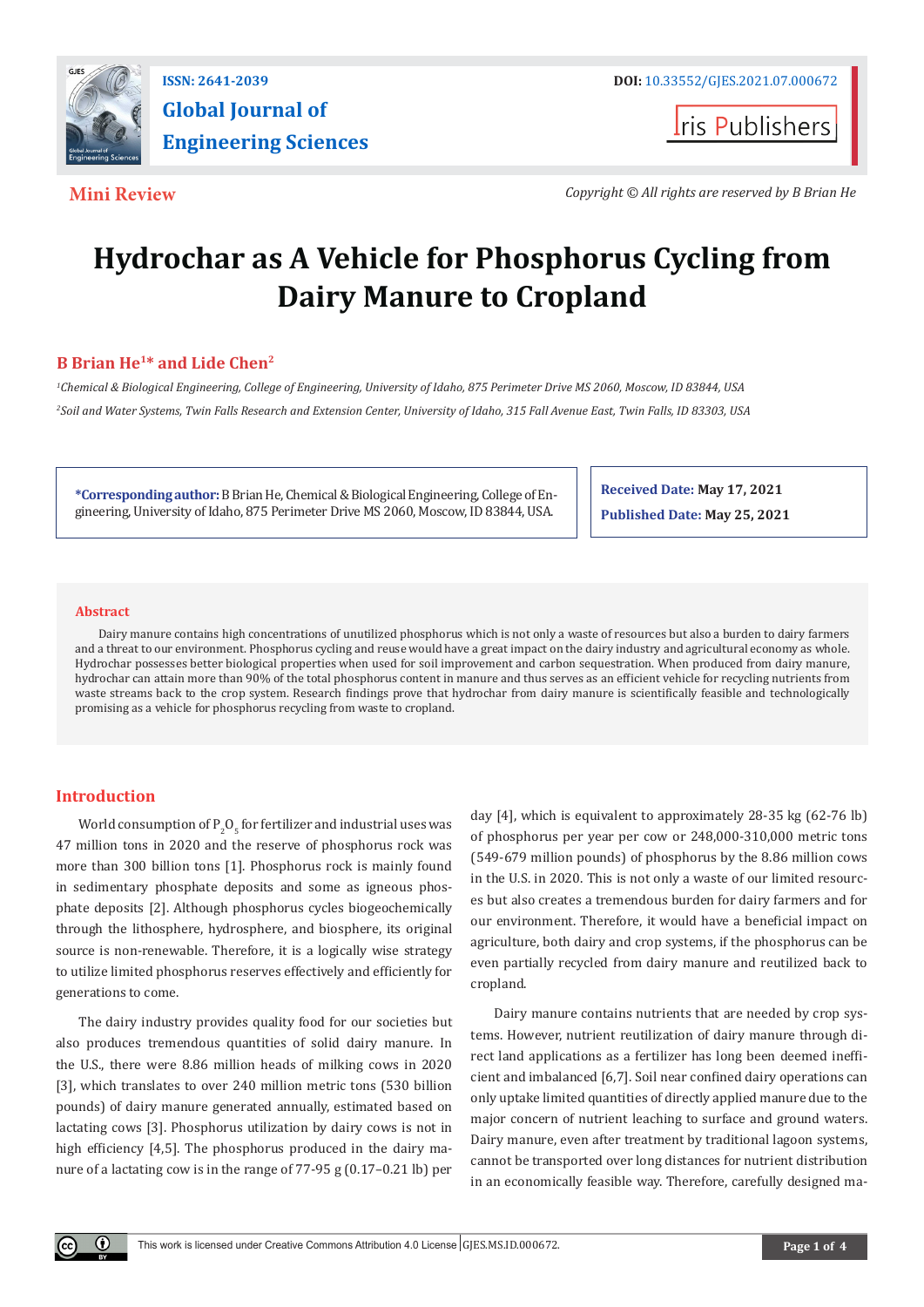nure management and best practices must be instituted to ensure a healthy dairy economy while protecting our environment from possible pollution to surface and ground waters. This calls for alternative technologies and nutrient management strategies that handle dairy manure in an environmentally friendly and economically profitable manner for the dairy industry [8-11].

#### **Hydrochar via Hydrothermal Carbonization**

Hydrochar is a carbonaceous material produced thermochemically from organic matter or biobased resources. The specific production process of hydrochar is commonly known as hydrothermal carbonization (HTC). This is largely due to the fact that HTC is typically conducted in aqueous solutions under mediate temperature (180-250 °C) and autogenous pressures (1.5-4.5 MPa) in an enclosed system [12,13].

HTC converts organic matter in an oxygen-absent or oxygen-lean environment in aqueous slurries through a series of complex reactions of hydrolysis, condensation, dehydration and decarboxylation, of which the mechanisms are not yet completely understood [14-16]. Processing of biomass via HTC yields a solid hydrochar as the targeted product, along with a post-processing liquid stream containing various water-soluble components. Since HTC processing does not require dry matter as the feedstock, it is distinctively advantageous to process wet biomass, such as dairy manure, directly without pre-drying [17-19].

There is a major difference between what is commonly known as biochar and hydrochar. Biochar is the name mainly used for the byproduct of a fast pyrolysis process of biomass or the product purposely produced from biomass for various applications, requiring dry biomass as the feedstock [20-23]. Evidentially, biochar has totally different targeted applications, such as adsorbents for wastewater treatment and soil amendments and fertilizer [24,25].

Processed at different conditions, hydrochar possesses quite different properties from biochar [26]; therefore, its targeted applications are different. Hydrochar has less rigid physical structures compared to biochar from pyrolysis [20]and is thus easier to be biologically broken down once applied to soils to release its nutrients. When produced from manures, hydrochar typically possesses better biological properties for soil improvement and carbon sequestration [24].

#### **Hydrochar as a Vehicle for Phosphorus Cycling**

The potential of hydrochar as a vehicle for phosphorus cycling has been recognized by the research community [27,28], and turning dairy manure to hydrochar has been an area of interest for many researchers [12,29-31].

In addition to its high nutrient content, the very fine particles of biomass processed biologically by animals make dairy manure an ideal feedstock for hydrochar production. It has been found that the solid content of feedstock for hydrochar production is not a pivotal factor in HTC processing [12]. This finding proves that dairy manure of low solid contents (e.g., 2-5%) from manure flushing systems can be feasibly processed into hydrochar.

To explore the attainment of nutrients, especially phosphorus, in hydrochar derived from animal manures for potential nutrient cycling purposes, researchers have made quite an effort in all aspects of hydrochar production. Researchers at the University of Idaho have been studying the fundamentals of hydrochar production from dairy manure for nutrient cycling since 2014 and have conducted engineering research and development for technological evaluation of the process for practical realization. Their research has shown that hydrochar attains a large quantity of phosphorus from fresh dairy manure (Table 1).

**Table 1:** Carbon and nutrient attainment rates at different temperatures with 15% of solid content & 60 min [12].

| Operating Temp. (°C) | <b>Attainment Rates (%wt)</b> |                         |
|----------------------|-------------------------------|-------------------------|
|                      | $R_{\text{Carbon}}$           | $R_{\text{Phosphorus}}$ |
| 240                  | 61.4                          | 83.5                    |
| 220                  | 66.3                          | 82.5                    |
| 200                  | 69.8                          | 92                      |
| 180                  | 74.4                          | 94.4                    |

It has been evidenced that hydrochar production can be achieved at a temperature as low as 180˚C with 15-30 min of reaction time, and the reaction time can be shortened greatly by raising the temperature to 250˚C. The retention rate of nitrogen in hydrochar is more sensitive to processing conditions than those of carbon and phosphorus, decreasing as the operating temperature increases and reaction time extends. This phenomenon might be due to the decomposition of proteins into amino acids which in turn transfer to liquid phase [12,29].

It was found that under higher temperatures (e.g., 250 ˚C), the yield of hydrochar is 78.8% at 15% of solid content and 68% at 5% of solid content. In contrast, the hydrochar yield is approximately 86% at 5% and 2% of solid contents if the operating temperature is at 200˚C or 180˚C for 60 min [12].

It was concluded that hydrochar yield from dairy manure is governed by the combination of process parameters, including processing temperature, retention time and solid content of the feed manure. Further investigation of process optimization revealed that an optimal phosphorus attainment of 90% or higher in hydrochar can be achieved under a set of processing condition of 224 °C of processing temperature, 30 min of processing time and 9.6% of solid loading rate [32]. Although varying under different processing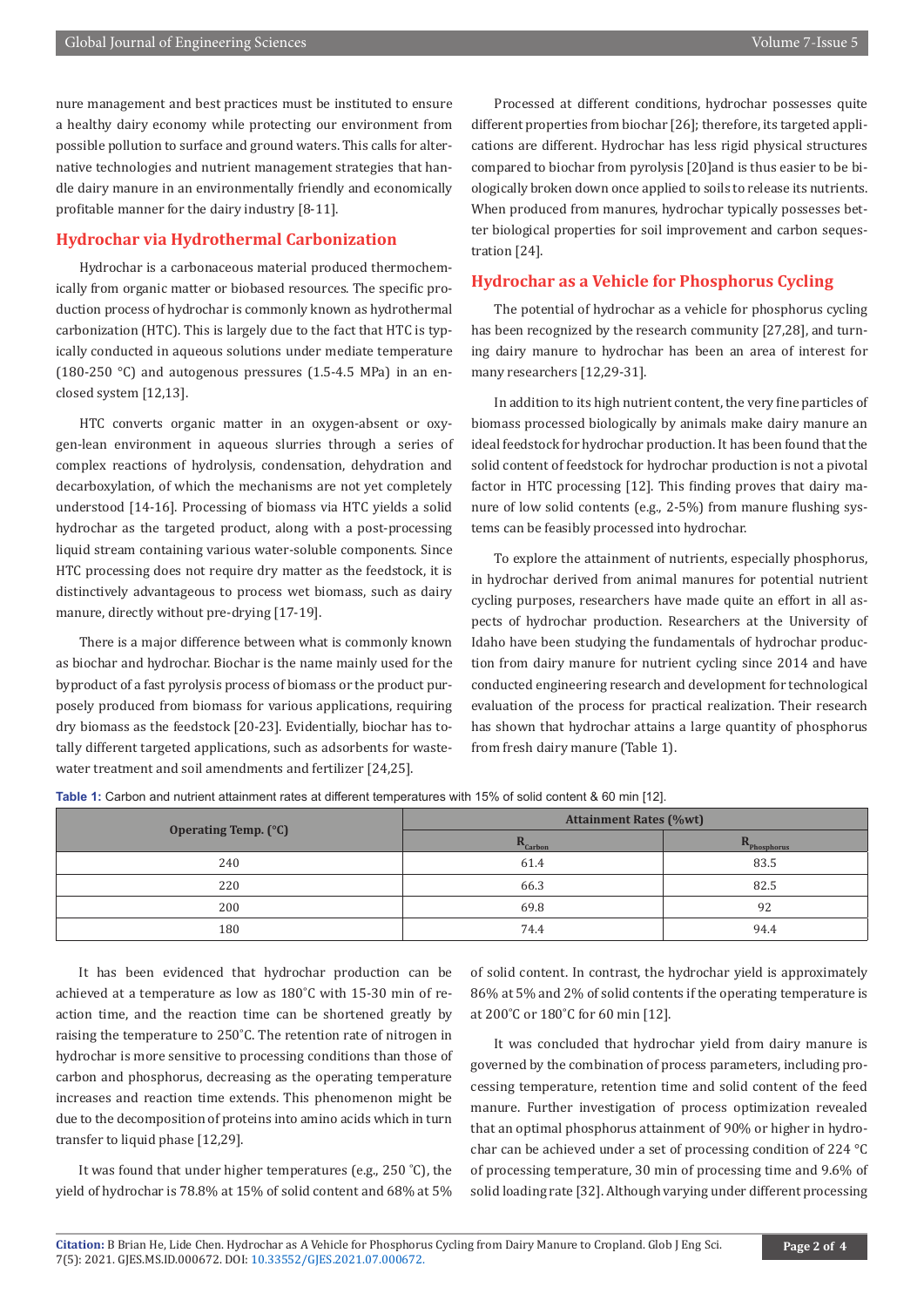conditions, the phosphorus attainment rates in hydrochar can be as high close to 100% [32]. Thus, hydrochar has a greater potential of retaining the nutrient values carried over from dairy manures. This agrees with the conclusions by others [31,33].

Phosphorus readily available to plants must be in water-soluble phosphates. However, among the total phosphorus in manure, inorganic phosphorus is soluble and mainly in the liquid fraction, and organic phosphorus in the solid fraction [5,34]. Approximately 73% of phosphorus in fresh livestock wastes are in organic form [35], such as phospholipids and phytic acids (inositol hexakisphosphate,  $C_6H_{18}O_{24}P_6$ ), which requires microbial activities, such as phosphatases and phytase, to generate free phosphates that plants can utilize.

Hydrochar retains high levels of total phosphorus in manure. Although more scientific studies are needed before one can have a clear picture of the fate of phosphorus in hydrochar, it has been found that the hydrochar production process via HTC alters chemically the organic phosphorus in manures into ortho-phosphates [33,36].

Organic phosphates in the liquid are deposited into the solid hydrochar and all calcium phosphate phare converted to crystalline hydroxylapatite at 225 °C. It was believed that thermochemical processing is responsible for the transformation mechanisms in HTC. The affinity cation ions to phosphorus largely determine the phosphorus speciation evolution during HTC treatment [36]. It was also found that cation ions such as Ca, Al, and Fe that form precipitating phosphates may be the most important factor which in turn determines the potential of phosphate retainment in the solid phase. The phosphorus change through HTC is tremendously advantageous in converting the unavailable organic phosphorus for better crop utilization.

In summary, phosphorus in dairy manure can be recycled via hydrochar through the HTC process. Hydrochar production from dairy manure not only provides an alternative way of manure management but also creates a value-added product for dairy farmers. Hydrochar is an excellent vehicle that attains the phosphorus in dairy manure and can be a phosphorus-rich fertilizer and soil amendment. In addition, hydrochar is also a way of carbon sequestration, contributing to the world-wide effort to alleviating global climate change. Phosphorus cycling and reuse would make a great impact on the dairy industry and agriculture as whole. Research findings prove that hydrochar from dairy manure is scientifically feasible. Further investigations into technological readiness are needed before hydrochar from dairy manure as a vehicle for phosphorus cycling becomes a reality.

#### **Acknowledgement**

This work was financially supported partially by the USDA National Institute of Food and Agriculture Hatch Project (Accession number 1012741) and the Idaho Agricultural Experiment Station (IDA01575)

#### **Conflict of Interest**

No conflict of interest.

#### **References**

- 1. [USGS \(2021\) Phosphate Rock Statistics and Information. In Mineral](https://www.usgs.gov/centers/nmic/phosphate-rock-statistics-and-information) [Commodity Summaries.](https://www.usgs.gov/centers/nmic/phosphate-rock-statistics-and-information)
- 2. [E Desmidt, K Ghyselbrecht, Y Zhang, E Desmidt, K Ghyselbrecht, et al.](https://www.tandfonline.com/doi/abs/10.1080/10643389.2013.866531) [\(2015\) Global phosphorus scarcity and full-scale P-recovery techniques](https://www.tandfonline.com/doi/abs/10.1080/10643389.2013.866531) [- a review. J Critical Reviews in Envir Sci Technol 45\(4\): 336-384.](https://www.tandfonline.com/doi/abs/10.1080/10643389.2013.866531)
- 3. USDA NASS (2021) Milk Production.
- 4. USDA NRCS (2008) Chapter 4 Agricultural Waste Characteristics. In Part 651 - Agricultural Waste Management Field Handbook. USDA Natural Resources Conservation Service. Washington, DC, 20250.
- 5. [G Toor, B Cade-Menun, J Sims \(2005\) Establishing a linkage between](https://pubmed.ncbi.nlm.nih.gov/15998861/) [phosphorus forms in dairy diets, feces, and manures. J Environ Qual 34:](https://pubmed.ncbi.nlm.nih.gov/15998861/) [1380-1391.](https://pubmed.ncbi.nlm.nih.gov/15998861/)
- 6. [J Elser, W Fagan, R Denno, D Dobberfuhl, A Folarin, et al. \(2000\)](https://pubmed.ncbi.nlm.nih.gov/11117743/) [Nutritional constraints in terrestrial and freshwater food webs. Nature](https://pubmed.ncbi.nlm.nih.gov/11117743/) [408\(6812\): 578-580.](https://pubmed.ncbi.nlm.nih.gov/11117743/)
- 7. [V Sadras \(2006\) The N:PHOSPHORUSstoichiometry of cereal, grain](https://www.sciencedirect.com/science/article/abs/pii/S0378429005000444) [legume and oilseed crops. Field Crops Research 95:13-29.](https://www.sciencedirect.com/science/article/abs/pii/S0378429005000444)
- 8. C Stallings, K Knowlton (2009) Strategies to reduce amounts of nitrogen and phosphorus in dairy rations. VCE Publications 404-130. Virginia Cooperative Extension, Virginia Tech.
- 9. R Maguire (2009) Impact of Changing from Nitrogen- to Phosphorus-Based Manure Nutrient Management Plans. VCE Publications 422-310. Virginia Cooperative Extension, Virginia Tech.
- 10. National Research Council (NRC) (2016) Nutrient Requirements of Dairy Cattle. 7th ed. Natl Acad Sci, Washington, D.C.
- 11. [Preston \(2016\) Feed composition table.](https://www.beefmagazine.com/)
- 12. Z Bi, G Staggs, B He (2016) Nutrient cycling via hydrochar produced from dairy manure. Abstract # 2429987. ASABE 2016 Annual International Meeting. July 17-20. Orlando, Florida.
- 13. [S Zhang, X Zhu, S Zhou, H Shang, J Luo, et al. \(2019\) Hydrothermal](https://www.sciencedirect.com/science/article/pii/B9780128117293000157) [carbonization for hydrochar production and its application. In Biochar](https://www.sciencedirect.com/science/article/pii/B9780128117293000157) [from biomass and waste: fundamentals and applications. Ed Y Ok, D](https://www.sciencedirect.com/science/article/pii/B9780128117293000157) [Tsang, N Bolan and JM Novak, pp. 275-294. ISBN: 9780128117293.](https://www.sciencedirect.com/science/article/pii/B9780128117293000157)
- 14. [A Funke, F Ziegler \(2010\) Hydrothermal carbonization of biomass:](https://onlinelibrary.wiley.com/doi/abs/10.1002/bbb.198) [a summary and discussion of chemical mechanisms for process](https://onlinelibrary.wiley.com/doi/abs/10.1002/bbb.198) [engineering. Biofuels Bioprod & Bioref-Biofpr 4: 160-177.](https://onlinelibrary.wiley.com/doi/abs/10.1002/bbb.198)
- 15. [V Strezov, M Patterson, V Zymla, K Fisher, T Evans, et al. \(2007\)](https://www.sciencedirect.com/science/article/abs/pii/S0165237006001422) [Fundamental aspects of biomass carbonisation. Journal of Analytical](https://www.sciencedirect.com/science/article/abs/pii/S0165237006001422) [and Applied Pyrolysis 79: 91-100.](https://www.sciencedirect.com/science/article/abs/pii/S0165237006001422)
- 16. K Mochidzuki, N Sato, A Sakoda (2005) Production and characterization of carbonaceous adsorbents from biomass wastes by aqueous phase carbonization. Adsorption - Journal of the International Adsorption Society 11: 669-673.
- 17. [C He, A Giannis, J Wang \(2013\) Conversion of sewage sludge to clean solid](https://www.sciencedirect.com/science/article/abs/pii/S0306261913003887) [fuel using hydrothermal carbonization: hydrochar fuel characteristics](https://www.sciencedirect.com/science/article/abs/pii/S0306261913003887) [and combustion behavior. Applied energy 11: 257-266.](https://www.sciencedirect.com/science/article/abs/pii/S0306261913003887)
- 18. [D Basso, F Patuzzi D Castello \(2016\) Agro-industrial waste to solid](https://www.sciencedirect.com/science/article/abs/pii/S0956053X15003645) [biofuel through hydrothermal carbonization. Waste management. 47:](https://www.sciencedirect.com/science/article/abs/pii/S0956053X15003645) [114-121.](https://www.sciencedirect.com/science/article/abs/pii/S0956053X15003645)
- 19. [A Jain, R Balasubramanian, M Srinivasan \(2016\) Hydrothermal](https://www.sciencedirect.com/science/article/abs/pii/S1385894715010840) [conversion of biomass waste to activated carbon with high porosity: A](https://www.sciencedirect.com/science/article/abs/pii/S1385894715010840) [review. Chem Engr Journal 283: 789-805.](https://www.sciencedirect.com/science/article/abs/pii/S1385894715010840)
- 20. [J Libra, K Ro, C Kammann, A Funke, N Berge, et al. \(2011\) Hydrothermal](https://www.tandfonline.com/doi/abs/10.4155/bfs.10.81?journalCode=tbfu20) [carbonization of biomass residuals: a comparative review of the](https://www.tandfonline.com/doi/abs/10.4155/bfs.10.81?journalCode=tbfu20) [chemistry, processes and applications of wet and dry pyrolysis. Biofuels](https://www.tandfonline.com/doi/abs/10.4155/bfs.10.81?journalCode=tbfu20) [2: 89-124.](https://www.tandfonline.com/doi/abs/10.4155/bfs.10.81?journalCode=tbfu20)
- 21. [AV Bridgwater \(2012\) Review of fast pyrolysis of biomass and product](https://www.sciencedirect.com/science/article/abs/pii/S0961953411000638) [upgrading Biomass & Bioenergy 38: 68-94.](https://www.sciencedirect.com/science/article/abs/pii/S0961953411000638)